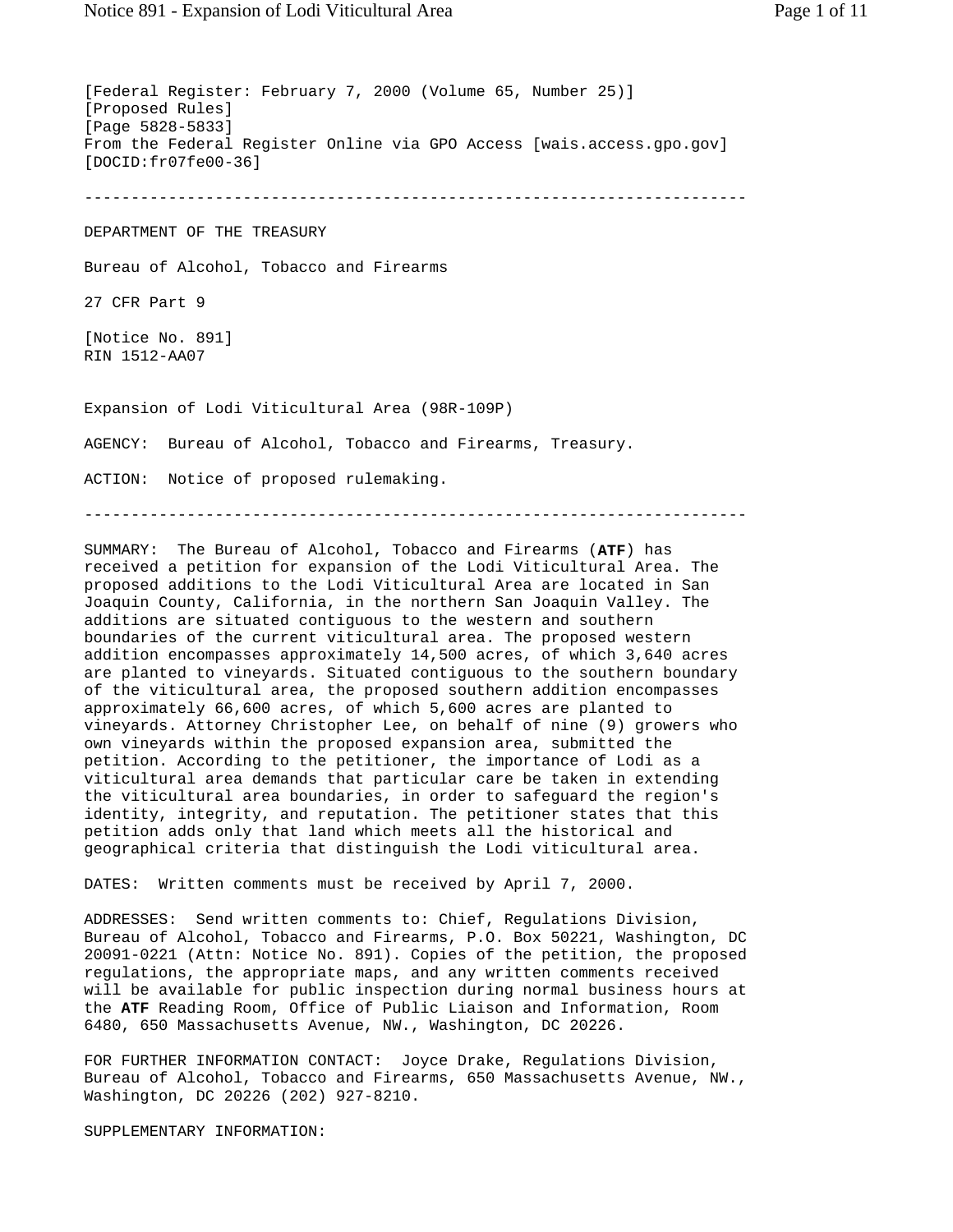## Background

 On August 23, 1978, **ATF** published Treasury Decision **ATF**-53 (43 FR 37672-54624), which revised regulations in 27 CFR part 4 to allow the establishment of definitive viticultural areas. The regulations allow the name of an approved viticultural area to be used as an appellation of origin on wine labels and in wine advertisements. On October 2, 1979, **ATF** published Treasury Decision **ATF**-60 (44 FR 56692) which added a new part 9 to 27 CFR, for the listing of approved American viticultural areas, the names of which may be used as appellations of origin.

 Section 4.25a(e)(1), Title 27, CFR, defines an American viticultural area as a delimited grape-growing region distinguishable by geographic features, the boundaries of which are delineated in subpart C of part 9.

Section  $4.25a(e)(2)$ , outlines the procedure for proposing an American viticultural area. Any interested person may petition **ATF** to establish a grape-growing region as a viticultural area.

 The petition to expand a current viticultural area should include: (a) Historical or current evidence that the boundaries of the viticultural area to be expanded are as specified in the petition;

(b) Evidence relating to the geographical characteristics (climate,

[[Page 5829]]

soil, elevation, physical features, etc.) which distinguished the viticultural features of the proposed area from surrounding areas;

 (c) A description of the specific boundaries of the viticultural area, based on features which can be found on United States Geological Survey (U.S.G.S.) maps of the largest applicable scale; and

 (d) A copy of the appropriate U.S.G.S. map(s) with the boundaries prominently marked.

## Petition

 The Bureau of Alcohol, Tobacco and Firearms (**ATF**) has received a petition proposing the expansion of the Lodi American viticultural area (AVA). The proposed additions to the Lodi AVA are located in San Joaquin County, California, in the northern San Joaquin Valley. Situated contiguous to the western boundary of the current viticultural area, the proposed western addition encompasses approximately 14,500 acres, of which 3,640 acres are planted to vineyards. Situated contiguous to the southern boundary of the viticultural area, the proposed southern addition encompasses approximately 66,600 acres, of which 5,600 acres are planted to vineyards.

Evidence That the Name of the Area Is Locally or Nationally Known

 According to the petitioner, there is evidence of the region's local and national renown which was detailed in the Lodi viticultural area petition submitted to the **ATF** in August of 1982, and summarized in the final rulemaking for the Lodi viticultural area, published in the Federal Register on February 13, 1986.

 The petitioner states that he is persuaded after reviewing the evidence and consulting with growers in the Lodi viticultural area, that the current viticultural boundaries do not accurately encompass land historically and geographically recognized as within the Lodi grape growing region. The petitioner further states that, while not included in the original petition to establish the Lodi viticultural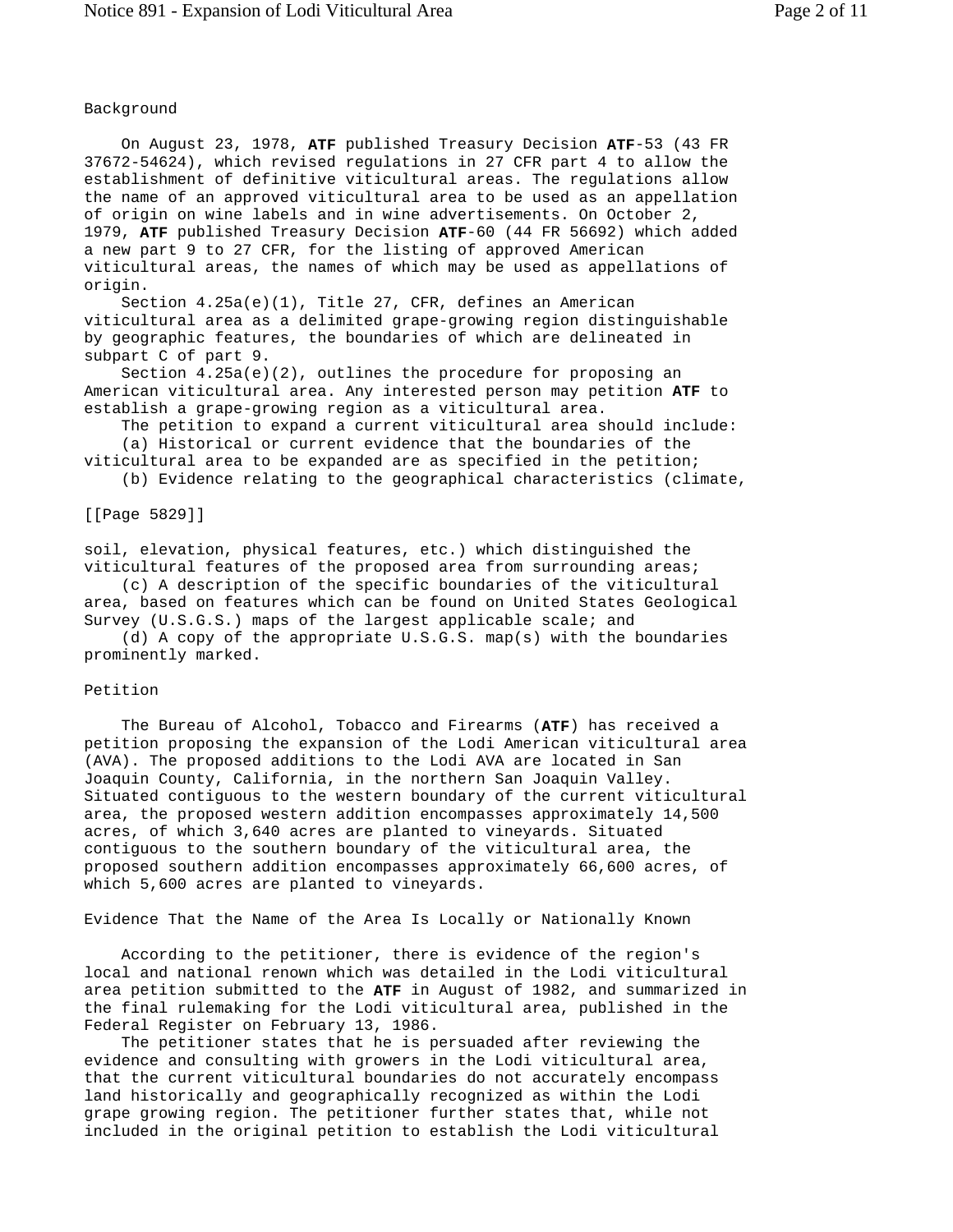area, it is now apparent that the two additions proposed in this petition, the first along the western boundary adjacent to Interstate Highway 5, the second along the southeastern boundary south of the Calaveras River, should be included in the Lodi viticultural area because they share the viticultural area's name identification and geographical features. Further, the petitioner claims that the viticultural area and the proposed additions contrast sharply with land beyond the revised boundaries presented in this petition, which are geographically distinct from Lodi.

 According to the petitioner, both The Grape Districts of California H.I. Stoll (1931) and California Wine Country (Lane Books 1968) define the Lodi grape growing region as a larger area than that presented in the original viticultural area petition. The former document additionally shows that the Lodi name was used in this context as early as 1931.

 **ATF** approved the Lodi original petition in 1986, and determined that the name ``Lodi'' was recognized locally and nationally.

Historical or Current Evidence That the Boundaries of the Viticultural Area Are as Specified in the Petition

 According to the petitioner, Lodi has a long viticultural history and strong regional identity. Precise boundaries for the region were not delineated until 1986 with the establishment of the Lodi viticultural area. The petitioner states that, in 1991, the Lodi name became associated with a second, far larger area with the creation of the Lodi-Woodbridge Wine Commission, established in California Crush District 11 by grower and winery mandate for the purposes of regional promotion, research and education. Per the petitioner, this petition does not attempt to reconcile these two entities. Rather, this petition proposes the previously described additions to the Lodi viticultural area which, based on name identity and natural features, should have been encompassed by the original petition. He stated that special care has been taken to assure that the modified boundaries maintain both the historic and geographic integrity of the existing Lodi viticultural area.

 According to the petitioner and, as noted in the section addressing historical evidence, the Lodi grape-growing region is described in broader terms than those presented and approved in the original Lodi viticultural area petition. The Soil Survey of the Lodi Area, California (1937) states as follows: ``Essentially comprising the northern half of the San Joaquin County, the Lodi area is bounded on the south by parallel 38 north latitude and on the north by the San Joaquin-Sacramento County line along Dry Creek and Mokelumn River. The western area includes a small part of Sacramento County and extends to the Sacramento River; and on the east it extends to the San Joaquin County line in the foothills of the Sierra Nevada.''

 The petitioner stated that, while similar to The Soil Survey of the Lodi Area, California in its overall depiction of Lodi's boundaries, California Wine Country defines the western boundary of the Lodi grape growing region in a slightly more restrictive manner stating ``Lodi nestles within the angle formed by the meeting of the Sacramento and San Joaquin Rivers,'' but not extending to those rivers' banks.

 The petitioner stated that The Grape Districts of California clearly shows that the Lodi grape growing region extends south beyond both the current southern boundary of the Lodi viticultural area and the latitude 38 degrees north limit detailed above, stating that, ``The Lodi section takes in the south line of Stockton . . . while the Manteca, Escalon and Ripon sections take in from the south line of Stockton to the north to Stanislaus County line on the south.''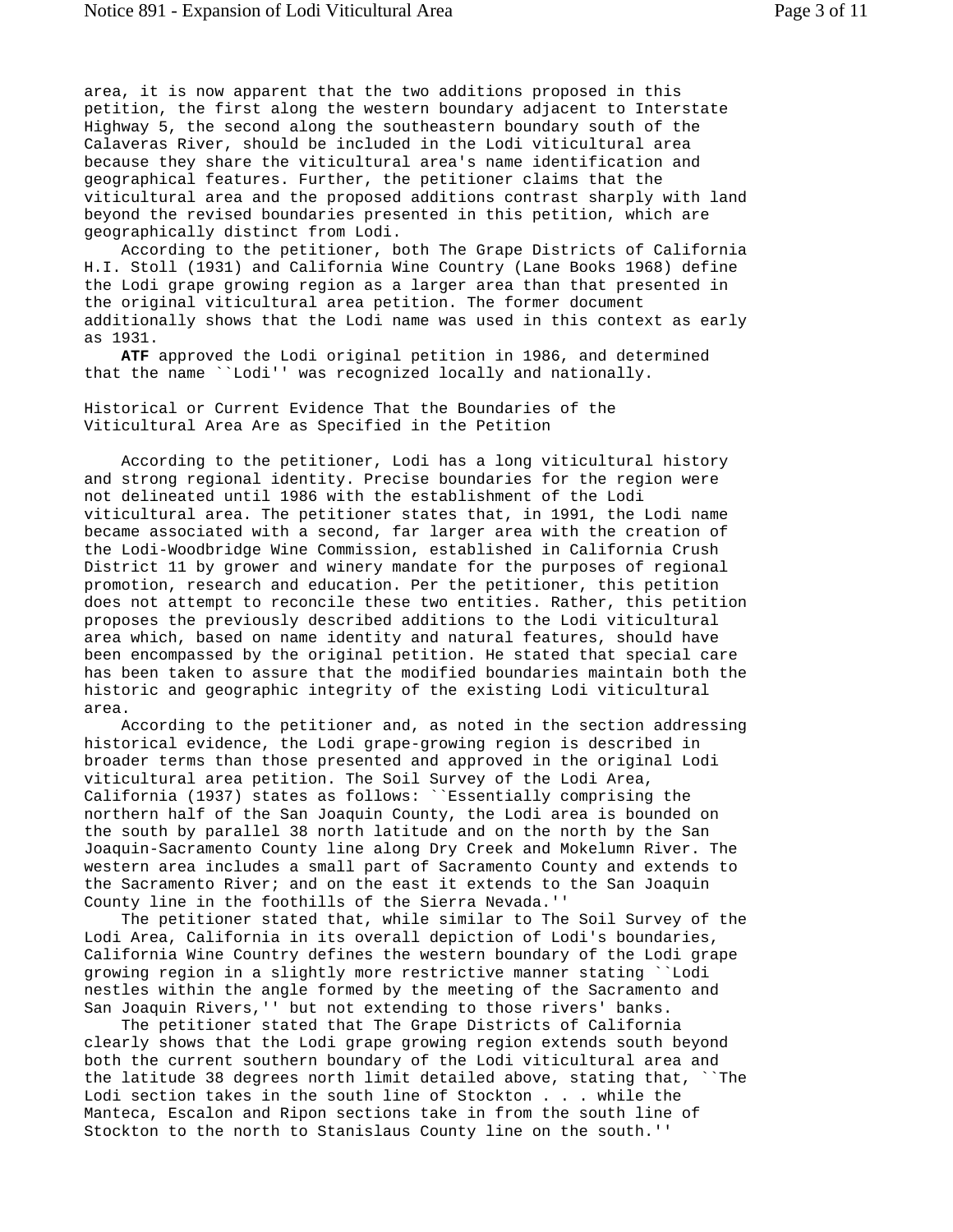According to the petitioner, ``Wines & Vines'' magazine of September, 1936, confirms this extension, stating, ``San Joaquin County's 60,065 acres in vines comprise two important districts, where some 47 varieties are grown commercially: the Lodi Section and the Manteca, Escalon and Ripon Section.'' The petitioner contends that, since Manteca, Escalon and Ripon are located 15 miles to 20 miles south of Stockton, near San Joaquin County's southern boundary, this description strongly suggests that vineyards situated to the east of Stockton were recognized as being within the Lodi grape growing region.

 The petitioner believes that this evidence provides strong historical basis for modification of the Lodi viticultural area boundaries to those proposed in this petition.

 According to the petitioner, the proposed additions encompassed by these boundary changes contain approximately 29 vineyards totaling 9,240 acres planted to vineyards. Approximately 80,000 acres in total are proposed for addition to the existing Lodi area. He further states that evidence presented in Section Three of this petition details the geographic features which distinguish them from surrounding areas. Although a few vineyards are situated just outside both revised boundaries, these exclusions are due to the conservative approach of this petition. This conservative approach requires that the land encompassed by the new boundaries meet both the historical and geographic standards established in the original Lodi viticultural area.

 The petitioner states that the proposed expansion of the Lodi viticultural area is supported by growers in the region. The petitioner stated that the letter from Mr. Bob Schulenburg of the Lodi District Grape Growers

[[Page 5830]]

Association, Inc. reflects the general support this expansion has received from the Lodi viticultural community.

 The petitioner states that the new boundaries of the Lodi viticultural area have been drawn to add only that land that meets the regulatory criteria set forth in 27 CFR  $4.25a$  (e)(2). The proposed western boundary closely follows the zero (sea level) elevation west of Interstate Highway 5, while the proposed southern boundary follows State Highway 4 between Jack Tone Road and the San Joaquin County line. The petitioner stated that the areas proposed for inclusion in the viticultural area are supported by evidence of name and boundary recognition as well as by specific criteria including soils, climate, elevation and exposure, which distinguish them from areas to the west and south.

Evidence Relating to the Geographical Features (Climate, Soil, Elevation, Physical Features, Etc.) Which Distinguish Viticultural Features of the Proposed Area From Surrounding Areas

#### Climate

 According to Mr. Steven Newman, Meteorologist, Earth Environment, Santa Rosa, California, the proposed additions to the existing Lodi viticultural area have a climate nearly identical to the existing appellation. Both additions receive the same moderating influences of the Sacramento Delta winds that define the current boundaries, while areas just outside have climates distinctly different from both the additions and land within the existing boundaries. Every significant climate feature, such as rainfall, degree-days, frost occurrence and mean temperatures, are virtually the same within the proposed additions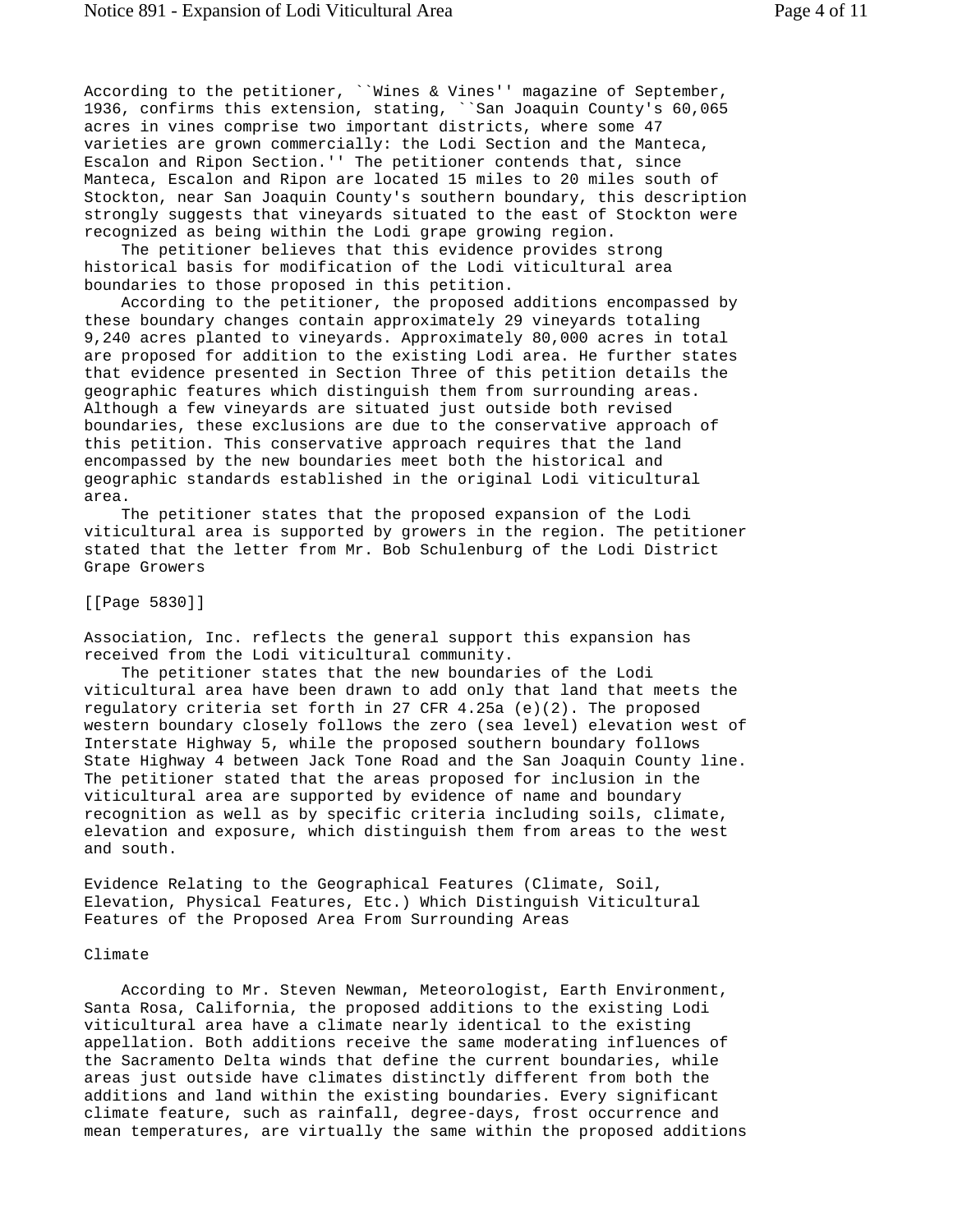as those that occur inside the existing Lodi viticultural area.

 Mr. Newman stated that the area west of Interstate Highway 5 experiences essentially the same climate as that within the existing Lodi viticultural area. The pronounced seabreezes from the San Francisco Bay and Sacramento Delta provide nearly identical conditions to those found within the original western boundary. There is no discernible difference in average growing season, monthly mean temperature, or rainfall throughout this addition from that which exists in the current Lodi viticultural area.

 According to Mr. Newman, areas immediately to the south and southwest of the proposed addition, however, have a distinctly different climate due to the sharp drop-off of the Delta winds and other terrain effects. Lower humidity levels associated with a greater distance from the moist winds produce cooler overnight temperatures and warmer ``rain-show'' effect of the Diablo mountain range. The climate of the proposed western addition is also distinctively different from the more moist Delta region, to the west of the proposed boundary, which experiences cooler summers, and far more frequent summertime fog.

 Mr. Newman claims that records indicate that the monthly mean temperature during the growing season for Linden, in the heart of the proposed southern addition, is within approximately two degrees of the readings from Lodi, and well within the range of temperatures throughout the existing viticultural area. He further states that, by contrast, records for Stockton, located in a site less influenced by marine cooling through the narrow Delta gap, show an average nearly five degrees warmer.

 According to Mr. Newman, areas just a few miles to the east of the proposed addition, in western Calaveras County, receive significant cold-air drainage from the Sierra Nevada foothills, causing more frequent frost and a shorter growing season. The more upland locations also receive an increase in rainfall associated with the higher elevations.

 Mr. Newman stated that rainfall records for this proposed addition show an annual precipitation range of approximately 14 to 18 inches. These totals are consistent with those received within the existing boundaries. He stated that, in sharp contrast, rainfall totals to the south drop off rapidly due to a more arid climate associated with the remainder of the San Joaquin Valley.

 In summary, according to Mr. Newman, the climatic evidence clearly supports a modification of both the southern and western boundaries of the Lodi viticulture area to include the proposed additions. All climate factors within these additions are nearly identical to those within the existing appellation. Climate evidence also substantiates that conditions outside the areas to be included are significantly different from the existing Lodi viticultural area and the proposed additions.

#### Soils

 The petition indicates that the soils of the proposed expansion area are substantially similar to those of the existing viticultural area. Mr. Sidney W. Davis of Davis Consulting Earth Scientists, Georgetown, California, states that soils of the Lodi viticultural area derive mainly from mixed mineral alluvium, products of weathering, erosion and deposition along the western slope of the Sierra Nevada. Source materials are varied, consisting of Mesozoic igneous, Paleozoic and Jurassic metamorphics, and Teritary-age volcanic lithology outcropping along the foothills. Older alluvium nests along toe slopes of the foothills on the Great Valley's east side, descending in elevation and age, westward, to below sea level at the Sacramento-San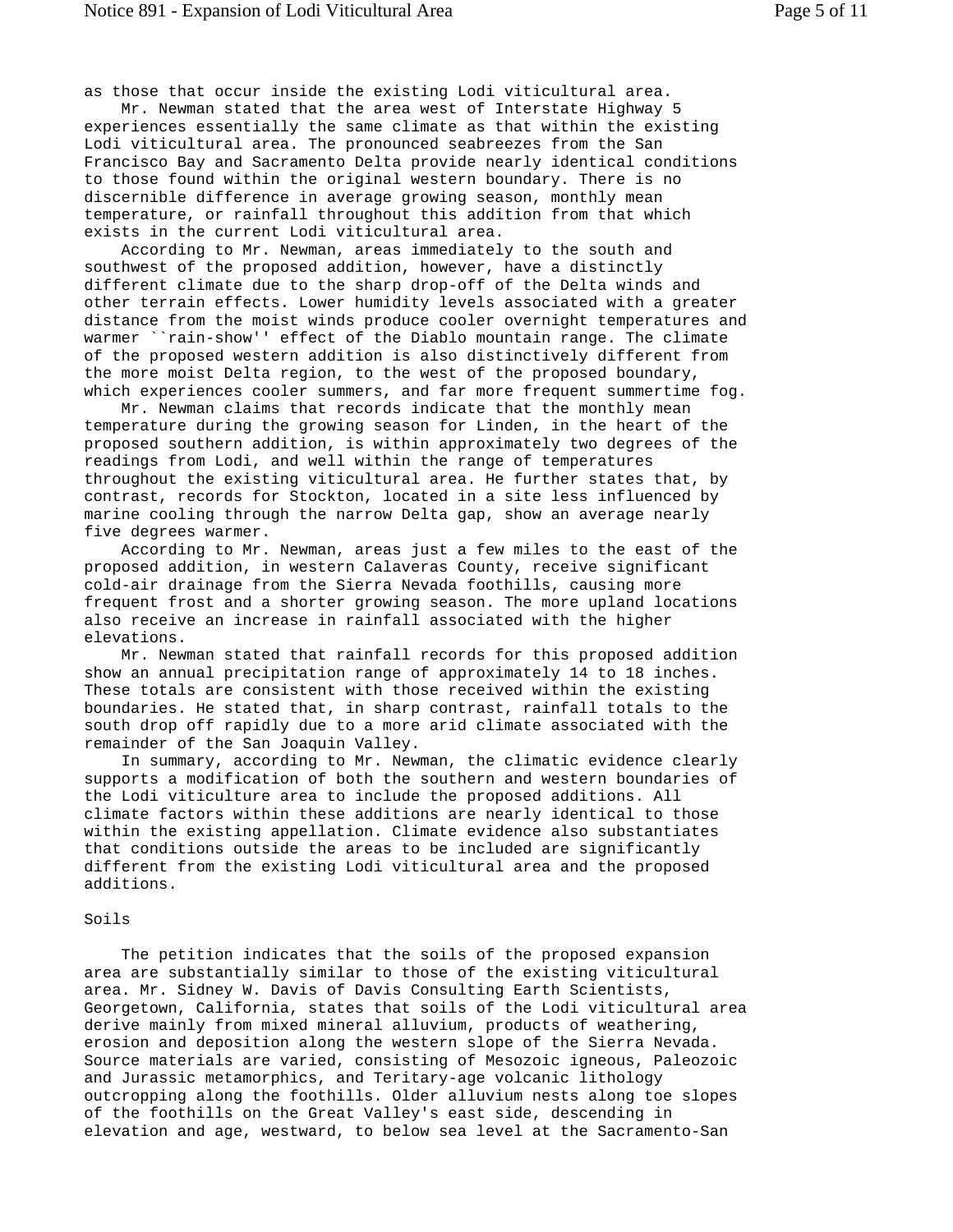Joaquin Delta interface.

 Mr. Davis claims that paleoclimatic fluctuations over the past two million years caused glaciers to advance in the Sierra Nevada, periodically lowering regional base level (sea level) by several hundred feet, which prompted incision on the major drainages. Interruptions of warm, dry periods resulted in glacial melt, thus releasing water and sediment for valley filling. These cyclical events, each lasting many thousands of years, continued throughout the Pleistocene Epoch, and in conjunction with regional tectonic uplift, had an effect of wearing down and fragmenting older terraces by deep incision along major drainages of the Consumnes River, Dry Creek, Mokelumne River, and the Calaveras Rivers. Downcutting on the major rivers and streams, punctuated by periods of aggradation, in conjunction with regional uplift of the Sierra Nevada, caused younger deposits to inset along flood plains at relatively lower geomorphic position, leaving relatively older alluvial surfaces stranded at higher elevation. Transition periods of relative stability between major events allowed the soil forming factors of climate biota, slop-aspect parent materials and time of exposure to develop and sculpt the landforms now present. Very young soils with little development characteristics, Holoene-age deposits, and histosols (organic soils) are present along the active flood plains of streams and perimeter of the Sacramento-San Joaquin Delta.

 According to Mr. Davis, subsequent to the latest Sierra glaciation and rise of sea level, the present-day Sacramento-San Joaquin Delta with its associated peaty soils formed sometime around 5,000 years ago, when sea level finally reached its present elevation (Mean Sea Level-- 00 Feet). He further stated that, around the turn of the 20th Century, the banks of coalescing rivers, channels and sloughs within the Delta region were bermed to create a system of man-made levees. ``Islands'' of peat soils within the levees were created at or below Mean Sea Level by installation of a broad grid system of open ditches, pipes and

[[Page 5831]]

pumps for lowering of the water table to facilitate agricultural production. Exposure of the peat soils to the atmosphere subsequent to draining has induced rapid oxidation and subsidence within the Delta region, ever since.

 Mr. Davis provided an abbreviated description of soils within the Lodi viticultural area, utilizing information from the USDA Soil Conservation Service's Generalized Soil Map for Sacramento and San Joaquin counties. He stated that soil associations are presented as most representative of soil mapping units characteristic of broader geomorphic units. According to the petition, these soils share properties distinctive to the Lodi viticultural area with regard to viticultural use and management under the present-day climatic regime. Mineral Soils of the Current Lodi Viticultural Area

 Mr. Davis stated that, between the two published soil surveys for Sacramento and San Joaquin Counties, there are twenty-two soil map unit associations identified in the existing Lodi Viticultural Area. All twenty-two soil mapping units are identified in the proposed expansion area. He stated that no other soil association mapping units are proposed for the expansion areas. There may be small isolated areas of organic soils along the Mean Sea Level margin that protrude into the proposed expansion area, but these occurrences are minimal and necessary to exact a reasonable map boundary line.

 According to Mr. Davis, to avoid redundancy between the two soil survey reports for Sacramento and San Joaquin Counties, the major soil associations have been combined in the following groups and are used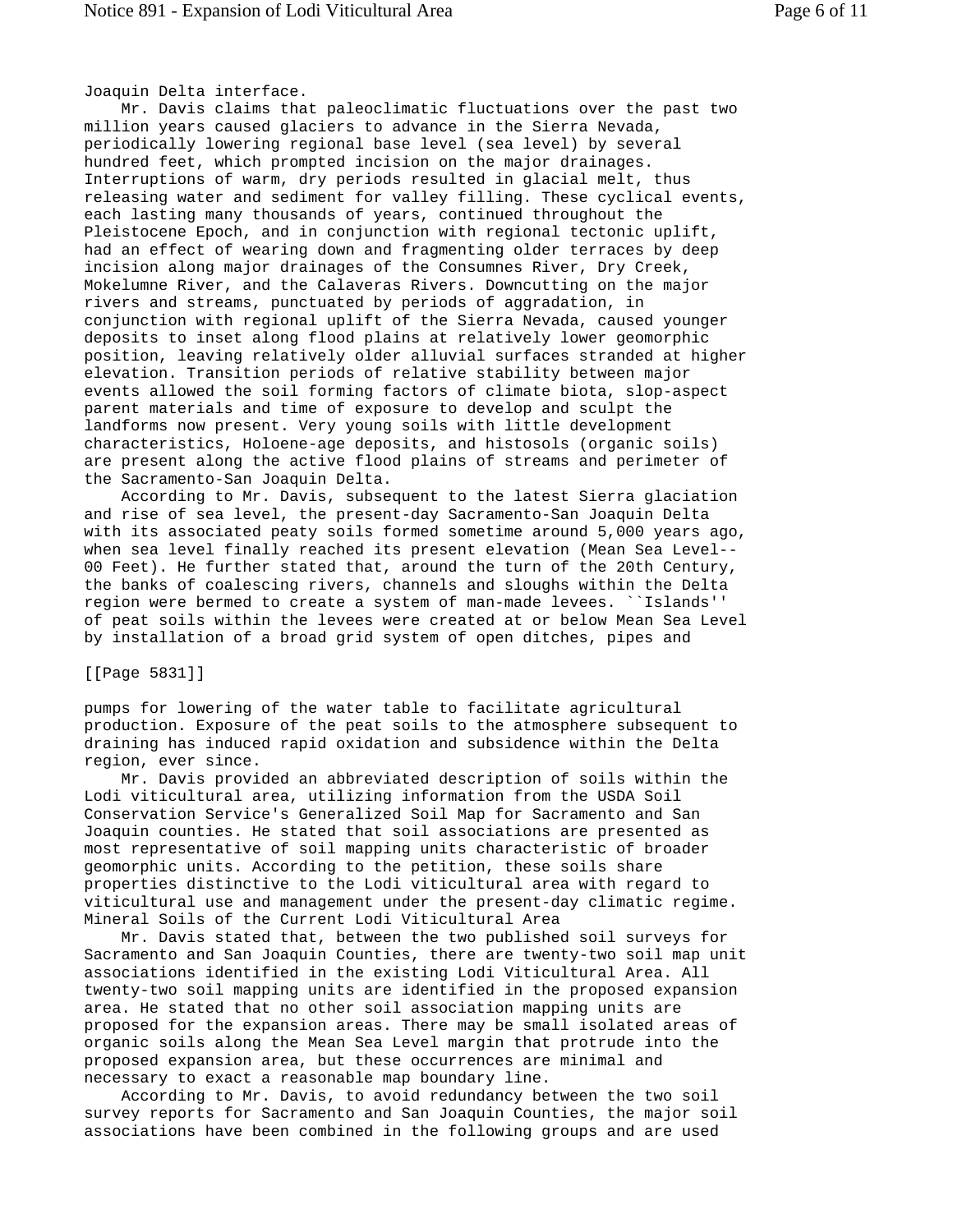for the current, proposed western and southern expansion viticultural areas:

Natural Levees and Low Flood Plains Soils

 Peliter-Egbert-Sailboat: Very deep mineral soils with high organic matter content. They are partially drained, moderately fine textured and moderately alkaline. These reside near the confluence of the Consumnes and Mokelumne rivers.

 Merritt-Grangeville-Columbia-Vina-Coyotecreek: Nearly level, very deep and from poorly drained to moderately well drained. Textures range from moderately coarse to moderately fine. These soils are easy to manage with moderate permeability and moderately high to high waterholding capacity, moderately alkaline.

Basins and Basin Rim Soils

 Jacktone-Hollenbeck-Stockton: Basin soils, somewhat poorly drained and moderately well drained, fine textured soils that are moderately deep and deep to a cemented hardpan. Most areas have been artificially drained and are moderately alkaline.

 Devries-Rioblancho-Guard: Basin rim soils of moderately fine texture to moderately coarse texture. Moderately deep to cemented hardpan. Mildly to moderately alkaline.

Interfan Basins and Alluvial Fans, Low Fan Terraces and Stream Soils Archerdale-Cogna-Finrod: Moderately well drained and well drained, medium textured to moderately fine textured soil that are deep to hardpan, or very deep on low terraces. Neutral to mildly alkaline.

 Tokay-Acampo: Moderately well-to well-drained, moderately coarse to medium textured that are deep to cemented hardpan or are very deep on low fan terraces. Mildly alkaline to slightly acid.

Nearly Level to Undulating Soils on Low Terraces

 Madera-San Joaquin-Burella: Moderately well-and well drained, moderately coarse to medium textured that are moderately deep or deep to cemented hardpan. Slightly acid.

Nearly Level to Steep Soils on Dissected Terraces, Fan Terrace, High Terraces and Hills

 Cometa-San Joaquin-Rocklin: Moderately well drained, moderately coarse textured soils that are moderately deep to weakly cemented sediment, or a cemented hardpan on dissected terraces. Slightly to moderately acid.

 Pentz-Pardee-Keyes-Hadslkeville-Mokelumne: Moderately well drained and well drained, moderately coarse texture and gravelly medium textured soils that are shallow to sandstone, conglomerate, or cemented hardpan on hills and high terraces. Moderately acid.

 Redding-Redbluff-Yellowlark: Moderately well drained, gravelly medium textured soils that are moderately deep and deep to a cemented hardpan, mainly on fan terraces and high terraces. Moderately acid. Undulating to Hilly Soils on Low Foothills

 Auburn-Whiterock-Argonaut: Somewhat excessively and well-drained soils moderately coarse to moderately fine textured that are very shallow to moderately deep. Moderately acid.

 According to Mr. Davis, soils below Mean Sea Level have been, as much as possible, differentiated and excluded from the proposed Lodi viticultural area expansion due to a differing moisture control regime, geomorphic position and relative organic matter content.

 Mr. Davis stated that, with respect to viticultural use and management, water tables north of Walnut Grove Road within the proposed expansion area are lower (deeper) than further south. Vine moisture control is critical to wine grape quality prior to harvest. Ripening varies among grape varieties that are usually segregated into individual blocks, fields or specific moisture control systems that are regulated by irrigation or soil profile drainage, or both. Soils above Mean Sea Level have deep drainage systems, and allow for water table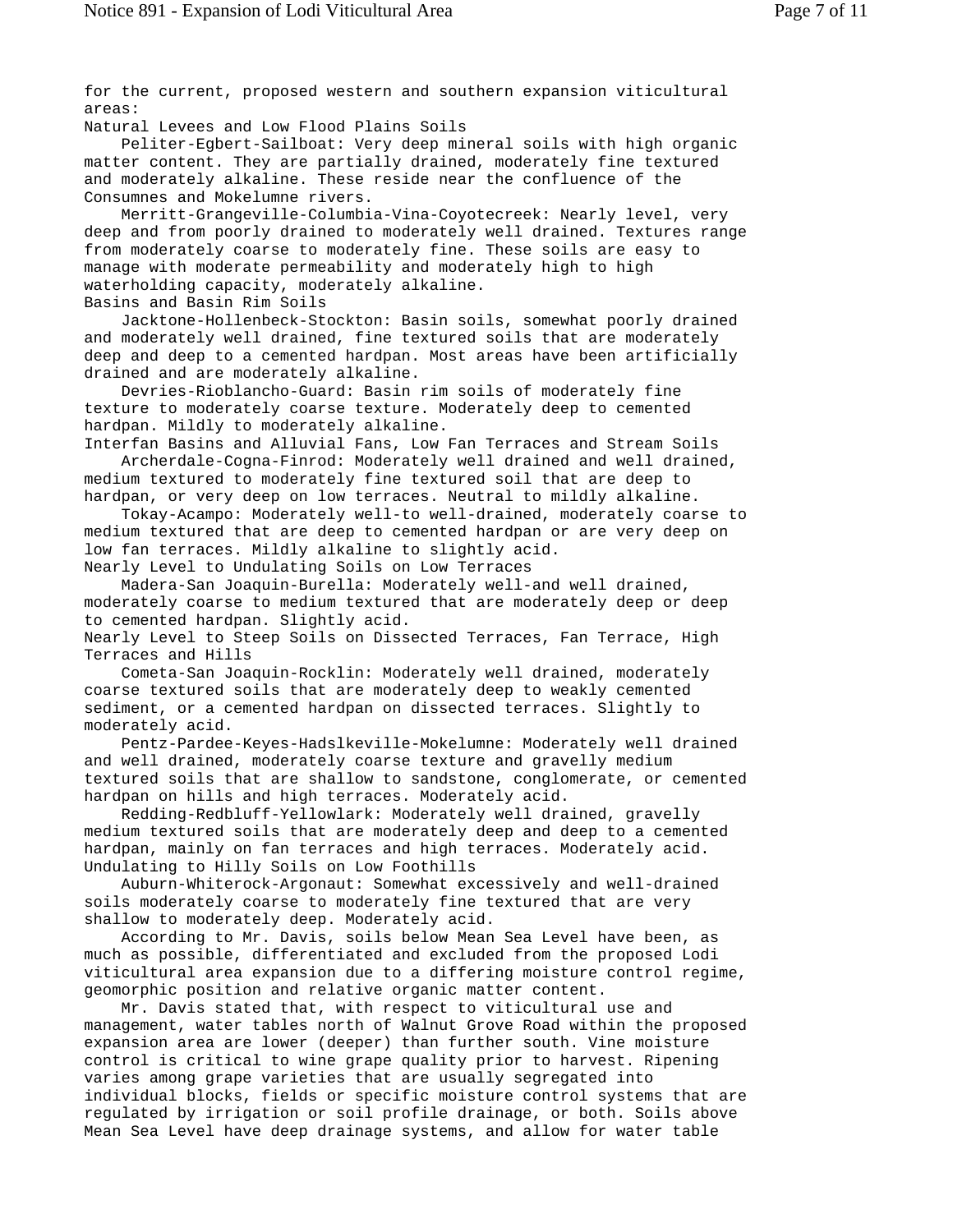management in the root zone and precise moisture control. The proposed area to the west is at the zero elevation level.

 Mr. Davis asserts that most soils below elevation 00 are mainly characterized as Histosols, meaning that they contain upwards of 20 percent organic matter, are moderately to strongly acidic, and represent a unique and different geomorphological province than the mineral soils above Mean Sea Level to the east. The richness of oxidizing organic matter in the way of available nutrients to a crop during the growing season is significantly higher than contributions from oxidizing mineral soils, on an annual basis. Complex chemical reactions separate the peaty soils below Mean Sea Level from soils derived from mineral parent materials from a use and management standpoint.

#### Mr. Davis' Summary and Conclusions

 Mr. Davis summarized his comments by stating the proposed changes to the Lodi viticultural area are consistent with geomorphic and soil mapping units found within the existing boundaries. Mr. Davis stressed that all the soils in the proposed expansion areas are mapped within the existing Lodi viticultural area. Only soils found in the existing viticultural area are proposed for the expansion area, with the exception of some limited and isolated inclusions of peaty soils along the diffuse natural western boundary. A line conforming to roads, and elevation contours, roughly at the Mean Sea Level mark, is intended to separate the mineral soil from the peats on the west. County lines, roads and natural features define the remaining boundaries.

[[Page 5832]]

#### Proposed Boundaries

 The boundaries of the proposed viticultural area, as expanded, are as specified in the proposed regulation.

### Public Participation--Written Comments

 The petitioner presents evidence of boundaries and of geographical features relating to soils. **ATF** is interested in comments relating to whether the geographical features, such as elevation, exposure, or other physical characteristics of the proposed expansion area are more similar to the existing Lodi viticultural or to the land outside of the proposed expansion area.

 **ATF** requests comments from all interested persons. Comments received on or before the closing date will be carefully considered. Comments received after that date will be given the same consideration if it is practical to do so. However, assurance of consideration can only be given to comments received on or before the closing date.

 **ATF** will not recognize any submitted material as confidential and comments may be disclosed to the public. Any material which the commenter considers to be confidential or inappropriate for disclosure to the public should not be included in the comments. The name of the person submitting a comment is not exempt from disclosure.

 Comments may be submitted electronically using **ATF**'s web site. You may comment on this proposed notice by using the form provided through **ATF**'s web site. You can reach this notice and the comment form through the address http://www.**atf**.treas.gov/core/alcohol/rules/rules.htm or by making the following choices at **ATF**'s web site: (1) select ``Core Areas'' tab; (2) select ``Alcohol'' tab; (3) select ``Regulations'' tab; and (4) select ``notice of proposed rulemaking (alcohol)'' line.

 Any person who desires an opportunity to comment orally at a public hearing on the proposed regulation should submit his or her request, in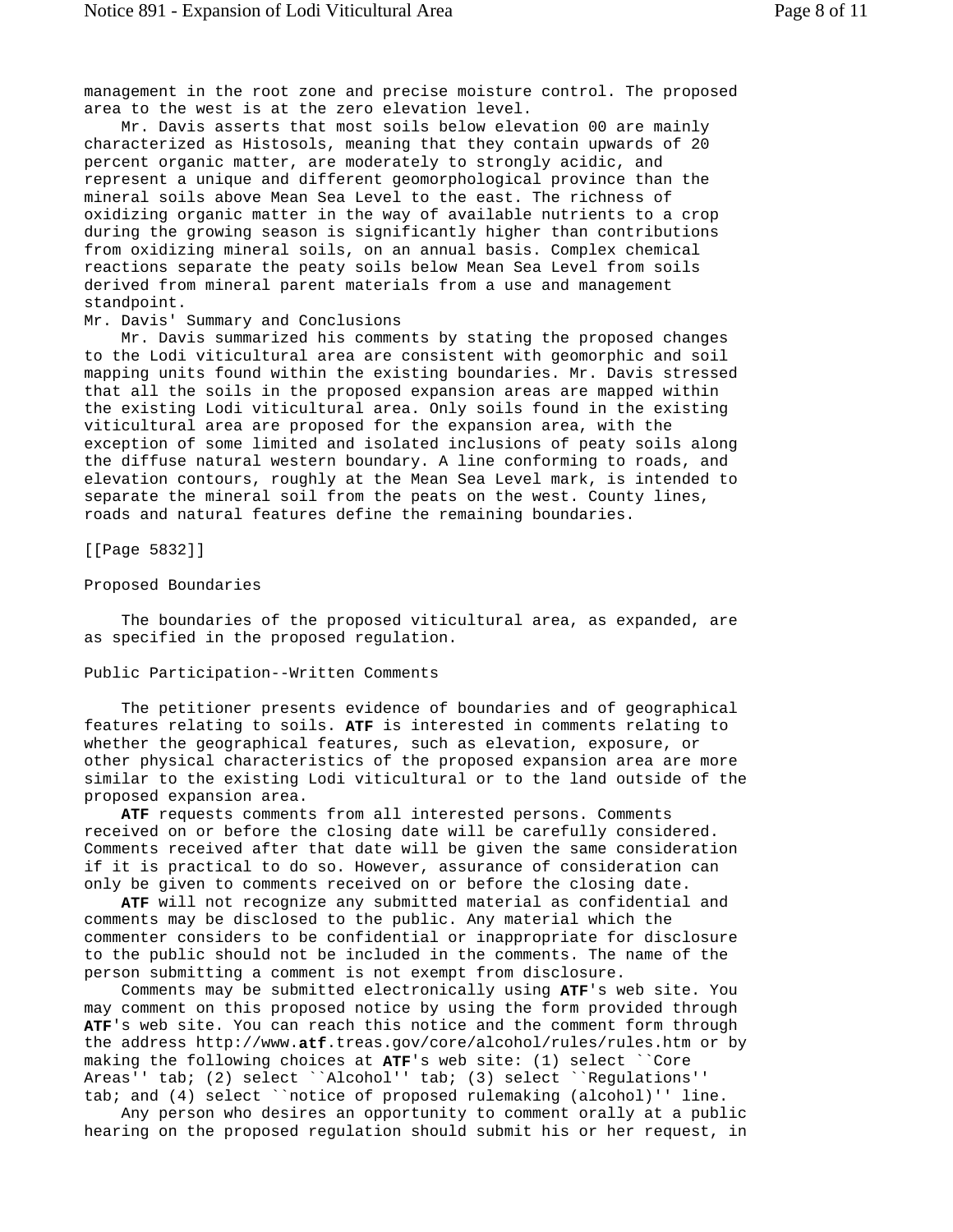writing, to the Director within the 60-day comment period. The Director, however, reserves the right to determine, in light of all circumstances, whether a public hearing will be held.

#### Paperwork Reduction Act

 The provisions of the Paperwork Reduction Act of 1995, 44 U.S.C. Chapter 35, and its implementing regulations, 5 CFR part 1320, do not apply to this notice because no requirement to collect information is proposed.

#### Regulatory Flexibility Act

 It is hereby certified that this proposed regulation will not have a significant impact on a substantial number of small entities. The expansion of a viticultural area is neither an endorsement nor approval by **ATF** of the quality of wine produced in the area, but rather a further identification of an area that is distinct from surrounding areas. **ATF** believes that the expansion of a viticultural area merely allows wineries to more accurately describe the origin of their wines to consumers. Also it helps consumers identify the wines they purchase. Thus, any benefit derived from the use of a viticultural area name is the result of the proprietor's efforts and consumer acceptance of wine from that area. No new requirements are proposed. Accordingly, a regulatory flexibility analysis is not required.

### Executive Order 12866

 It has been determined that this proposed regulation is not a significant regulatory action as defined by Executive Order 12866. Accordingly, this proposal is not subject to the analysis required by this Executive Order.

 Drafting Information. The principal author of this document is Joyce A. Drake, Regulations Division, Bureau of Alcohol, Tobacco and Firearms.

List of Subjects in 27 CFR Part 9

 Administrative practices and procedures, Consumer protection, Viticultural areas, and Wine.

## Authority and Issuance

 Title 27, Code of Federal Regulations, Part 9, American Viticultural Areas, is proposed to be amended as follows:

# PART 9--AMERICAN VITICULTURAL AREAS

 Paragraph 1. The authority citation for part 9 continues to read as follows:

Authority: 27 U.S.C. 205

 Par. 2 Section 9.107 is amended by revising paragraphs (b) and (c) to read as follows:

Sec. 9.107 Lodi

 $(a) * * * *$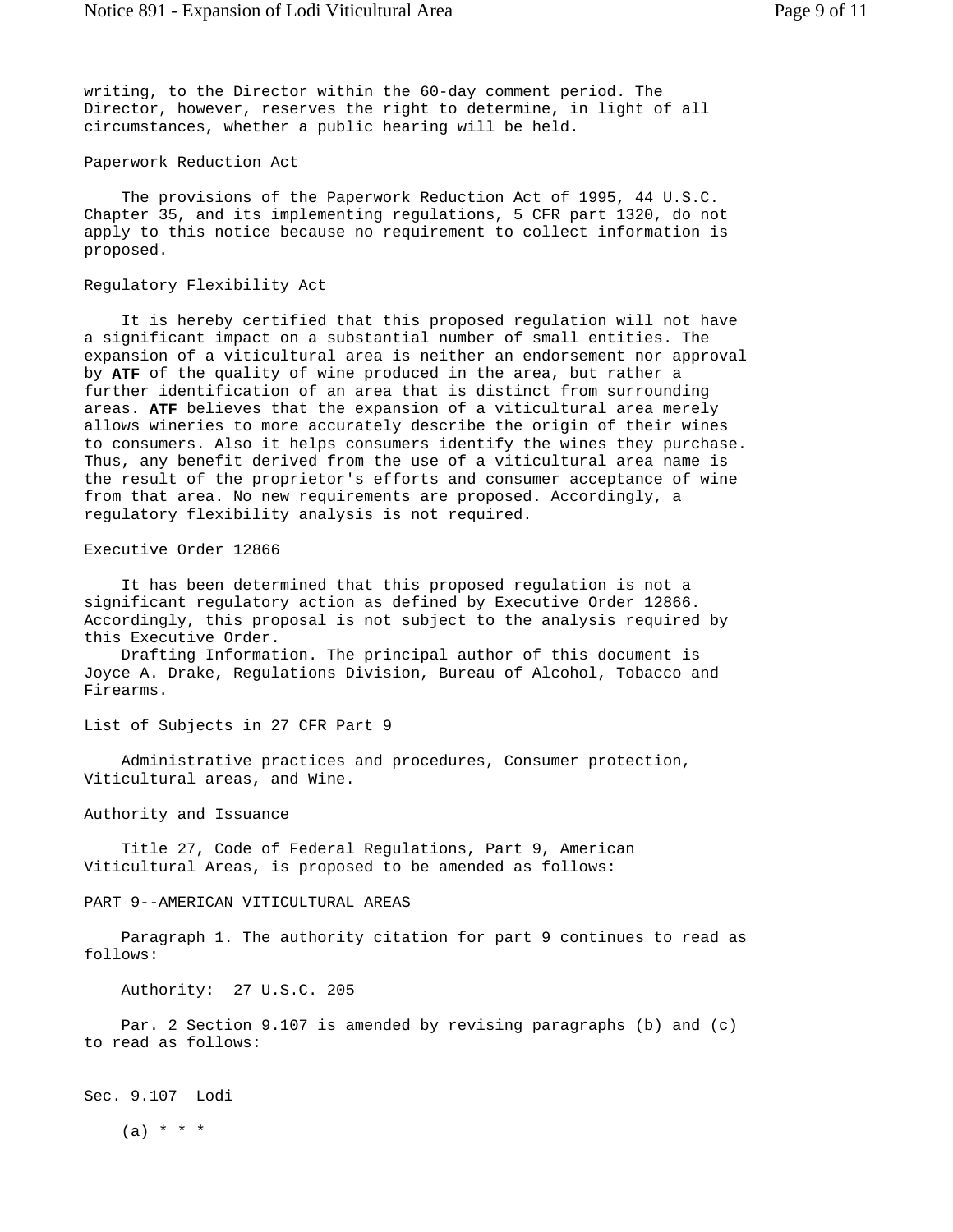(b) Approved maps. The appropriate maps for determining the boundaries of the Lodi viticultural area are 23 U.S.G.S. 7.5 minute series maps and are titled as follows: 1. ``Valley Springs SW, Calif.'' (1962) 2. ``Farmington, Calif.'' (1968, photo revised 1987) 3. ``Peters, Calif.'' (1952, photo revised 1968, minor revision, 1994) 4. ``Linden, Calif.'' (1968, minor revision 1993) 5. ``Stockton East, Calif.'' (1968, photo revised 1987) 6. ``Waterloo, Calif.'' (1968, photo inspected 1978) 7. ``Lodi South, Calif.'' (1968, photo revised 1976) 8. ``Terminous, Calif.'' (1978, minor revision 1993) 9. ``Thornton, Calif.'' (1978) 10. ``Bruceville, Calif.'' (1968, photo revised 1980) 11. ``Florin, Calif.'' (1968, photo revised 1980) 12. ``Elk Grove, Calif.'' (1968, photo revised 1979) 13. ``Sloughhouse, Calif.'' (1968, photo revised 1980, minor revision  $1993)$ <br> $14.$ ``Buffalo Creek, Calif.'' (1967, photo revised 1980) 15. ``Folsom SE, Calif.'' (1954, photo revised 1980) 16. ``Carbondale, Calif.'' (1968, photo revised 1980, minor revision 1993) 17. ``Goose Creek, Calif.'' (1968, photo revised 1980, minor revision 1993) 18. ``Clements, Calif.'' (1968, minor revision 1993) 19. ``Wallace, Calif.'' (1962) 20. ``Lodi North, Calif.'' (1968, photo revised 1976) 21. ``Galt, Calif.'' (1968, photo revised 1980) 22. ``Clay, Calif.'' (1968, photo revised 1980, minor revision 1993) 23. ``Lockeford, Calif.'' (1968, photo revised 1979, minor revision 1993) (c ) Boundaries. The Lodi viticultural area is located in California in the counties of San Joaquin and Sacramento. 1. The beginning point is located in the southeast corner of the viticultural area, where the Calaveral River intersects the eastern boundary of San Joaquin County (``Valley Springs SW'' U.S.G.S. map); 2. Thence south along the common boundary between San Joaquin County and Stanislaus County to Highway 4 (beginning in ``Valley Springs SW'' map and ending in ``Farmington'' map); 3. Thence west to Waverly Road, then south to Highway 4, then west again along Highway 4 to the point of intersection with Jack Tone Road (beginning in Valley Springs SW'' map passing through ``Peters'' map and ending in ``Stockton East'' map); 4. Thence north along Jack Tone Road to the point of intersection with Eightmile Road (beginning in ``Stockton East'' map and ending in ``Waterloo'' map); 5. Thence west along Eightmile Road to the point of intersection with Sea [[Page 5833]] Level (beginning in ``Waterloo'' map, passing through ``Lodi South'' map and ending in ``Terminous'' map); 6. Thence north northwest along Sea Level elevation to the point where it reaches the unnamed extension of White Slough (``Terminous'' map); 7. Thence east along the unnamed extension of White Slough to the point where it forks (``Terminous''map); 8. Thence northwest and north along the northern fork of the unnamed

extension of White Slough to its termination (``Terminous'' map); 9. Thence due west in a straight line to Guard Road (``Terminous''